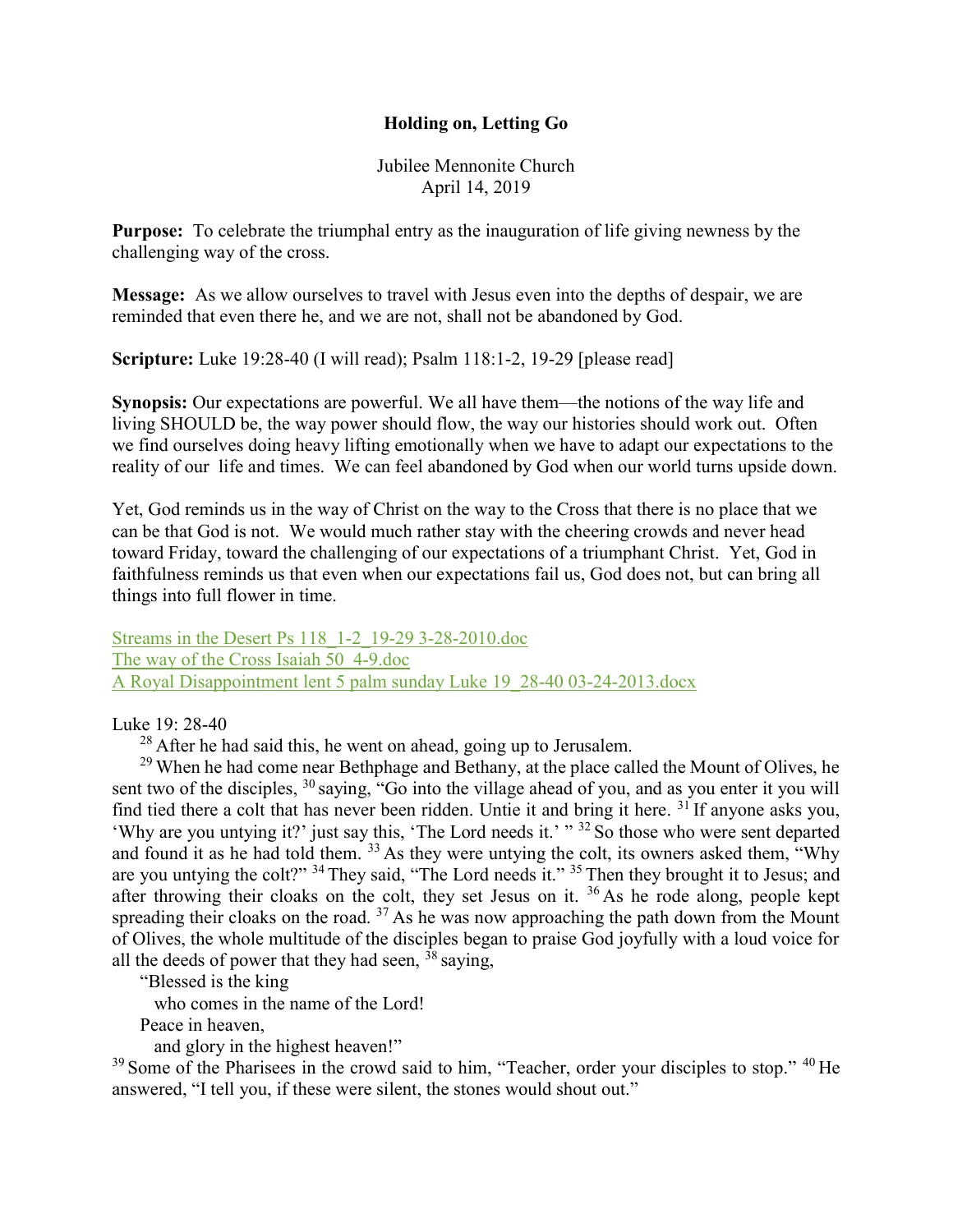Luke 19:28-40 NRS

<sup>28</sup> After he had said this, he went on ahead, going up to Jerusalem.

<sup>29</sup> When he had come near Bethphage and Bethany, at the place called the Mount of Olives, he sent two of the disciples,  $30$  saying,

"Go into the village ahead of you, and as you enter it you will find tied there a colt that has never been ridden. Untie it and bring it here.

<sup>31</sup> If anyone asks you, 'Why are you untying it?' just say this, 'The Lord needs it.'"

 $32$  So those who were sent departed and found it as he had told them.

<sup>33</sup> As they were untying the colt, its owners asked them, "Why are you untying the colt?" <sup>34</sup> They said, "The Lord needs it."

<sup>35</sup> Then they brought it to Jesus; and after throwing their cloaks on the colt, they set Jesus on it.

<sup>36</sup> As he rode along, people kept spreading their cloaks on the road.

<sup>37</sup> As he was now approaching the path down from the Mount of Olives, the whole multitude of the disciples began to praise God joyfully with a loud voice for all the deeds of power that they had seen, <sup>38</sup> saying,

"Blessed is the king who comes in the name of the Lord! Peace in heaven, and glory in the highest heaven!" <sup>39</sup> Some of the Pharisees in the crowd said to him, "Teacher, order your disciples to stop."

<sup>40</sup> He answered, "I tell you, if these were silent, the stones would shout out."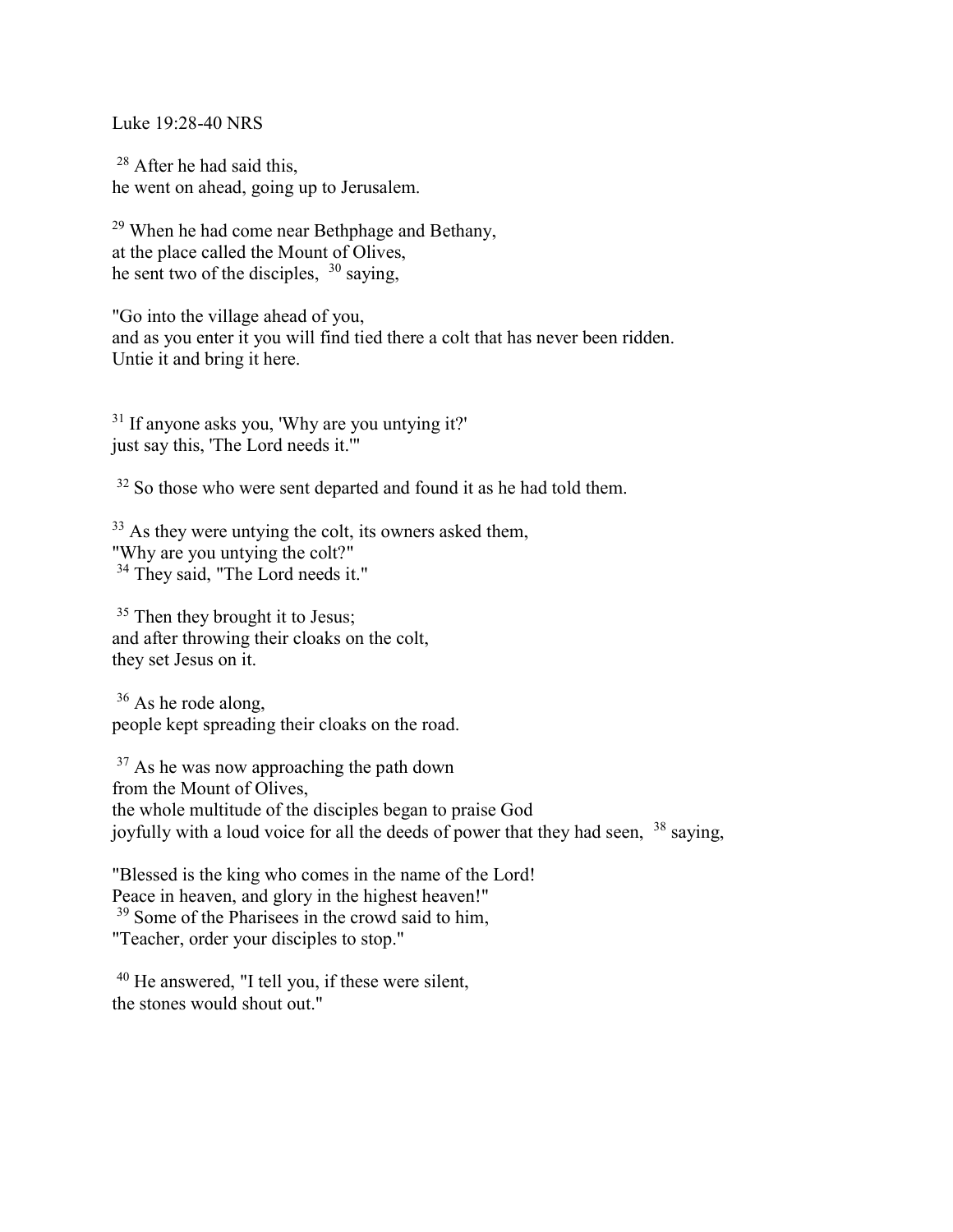Does everyone have their piece of cloth for this morning. What have you been doing with it? What have people been doing to make it your own? Have you been wrapping it around your hand? Knotting it up? Folding it back and forth? Hold it in your hands for a little bit—a couple seconds and you can feel the material warming to you, to your heat. Like the endless succession of police dramas have taught us, even just grabbing it the first time, we have left bits of ourselves in the cloth with our skin cells, finger prints, and what not have been transferred from ourselves to this symbol. Has anyone done anything unique with their cloth yet? Maybe you waved it about as part of the procession. Maybe you have already begun thinking about what this might represent for you today as we again consider holding on and letting go. On whatever level, in what ever way, this cloth, this little piece of fabric has already begun to part of us in just the few minutes that we have held it.

 I point this out because I want to challenge you to give it away. I would like to invite you to just stand up and trade it with someone else around you if you would. Now you don't have to if you don't want to. It is quite alright to hold onto what you have for whatever reason you wish to. But go ahead and just trade this around if you would and collect a new piece of cloth. Go ahead and do it now.

 I am curious, how many of you held on to the cloth that you had at first? There is no shame in it. Just hold up your hands. How many of you needed to think a little bit before you traded your cloth, or went ahead and did so with some level of regret, even if just in passing? How many of you would really like yours back, even if you went ahead and traded? It's amazing, isn't it? A little, pretty insignificant piece of fabric which is not of much real value and has only been ours for about half an hour, yet we can already name it as ours and hesitate to part with it. It may be with good reason, or just that we have already used it as a handkerchief (which is indeed a good reason in itself), but for whatever the reason, we tend to be hesitant to let go of what is ours even if it is relatively trivial.

 Palm Sunday is challenging. It speaks well to how things are, and how we are. It promises much. It is not just any Sunday that we parade about declaring the coming of the kingdom of God and proclaiming glory. It's a day of celebration. It's a day of expectation as we join those first crowds in expressing their expectational hope: a hope for freedom, an expectation of change, perhaps there was even a little bit of revolution in the air as Jesus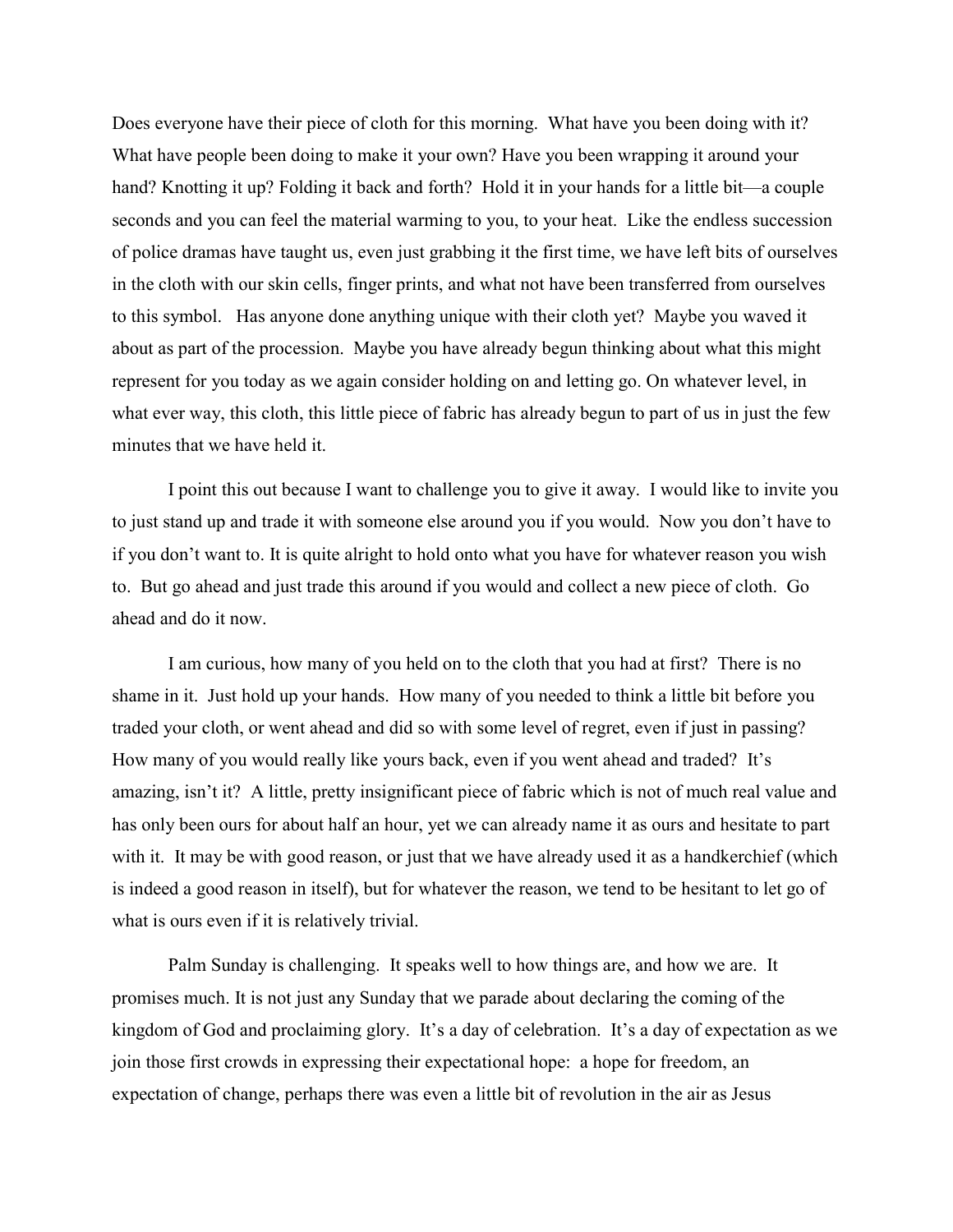proclaims the unstoppable reality of the acclimation: If they are silent, even the rocks and the hills will cry out. We who know the whole story, who understand what is about to be and what is about to happen know exactly how quickly and completely those expectations will change from elation to disappointment. It turns out that today is also a day that teaches us a lot about letting go too.

Much like our mindless cloth this morning, we will have to let go of our expectations and the desires, and adapt to a world that looks startlingly different from that which the crowds were hoping, anticipating, just like the crowd that accompanies Jesus into the city. When we hail the coming of the King, we are more than likely to turn Jesus into the savior we are looking for. We like it that way. Regardless of our tradition and our theology, we want the Jesus that we want, no matter what century we find ourselves in. Most of the time, that is a politically stable, strong, militant Christ who holds opinions a lot like ours, and makes judgements that we would see as fair, right and proper. Yes even we Anabaptists.

Because it is what we deep down hope we will get. We like to be right. We want to win. We want our God to be strong. We have draped the gospel with our own xenophobia, given him our own weapons, judgements, and opinions, adorned him with our own way of seeing the world. We make a mash of Christ, combining that which is in the reality of God with the reality that we wish God was in, the world of our expectations and our hopes. It is hard read the Jesus of the bible and not end up hoping that somehow he might be what want, what we expect, instead of the world ending, life changing power of the living God who would come and challenge even that which we hold dear that is not of the Kingdom. Jesus does this time and again as he is on his way to the cross, and he does this all the way through to the cross—he refuses to define the reign of God, his reign in the terms that the world as we know could deal with, understand and know what to do with. Perhaps if he had, he might not have to die. Yet he does because he was willing to let go of the expectations of his world, our world, and take full ownership of God's way, even though it means facing what appears to be the end.

The trouble with a mash-up Christ is that it is so hard to distinguish the primary story from that which we have concocted to suit our own imaginations. Our imaginations are all too often filled with polarity to ever full grasp Jesus completely. We limit love severely, God's love most of all. We are constantly being invited to live our lives in the polarities of the world;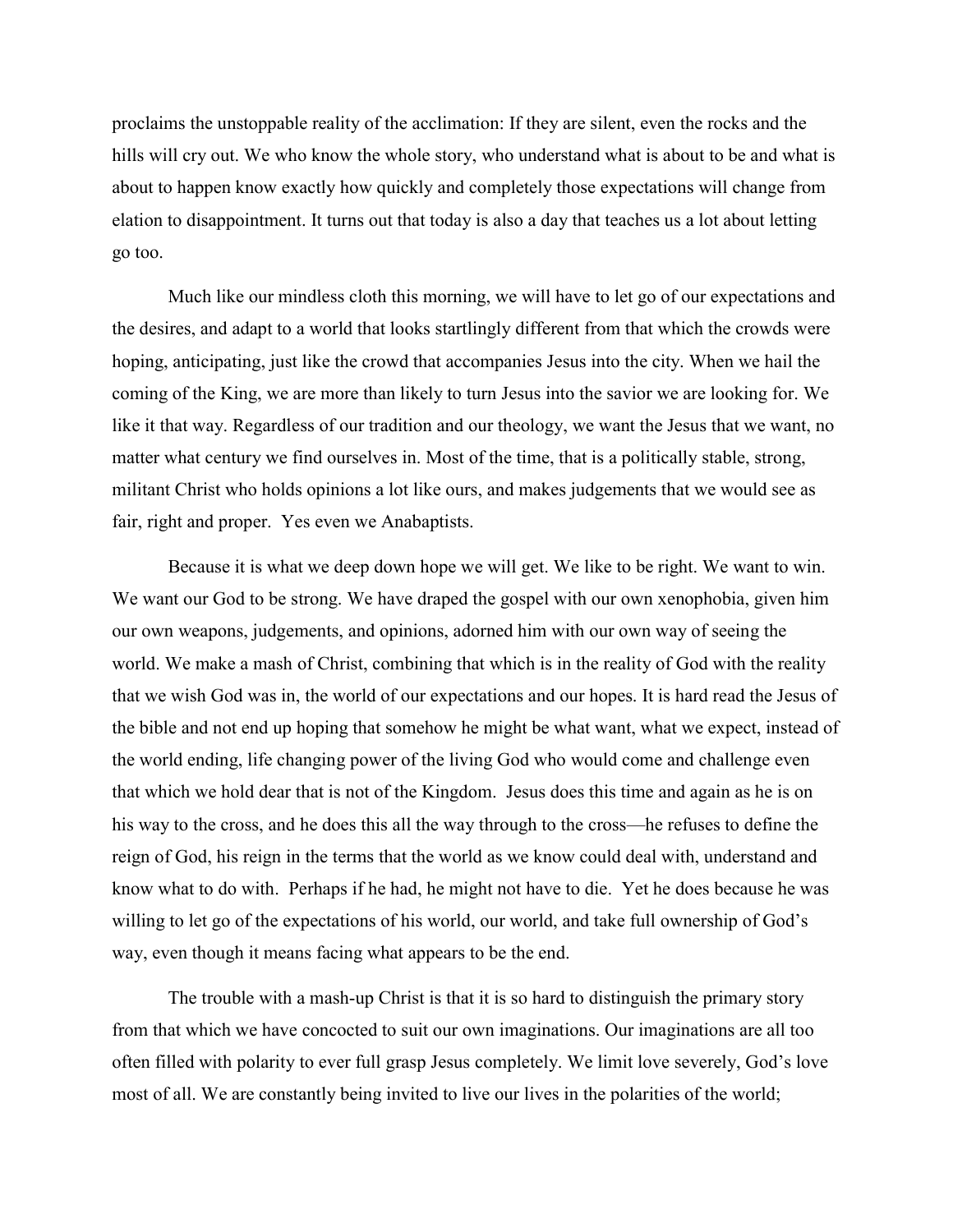conservative and liberal (small letters), war-maker versus dove, gun owner versus opposition, LGBT ally versus traditionalist, just to name a few of the top 10, each one hating the other. We live in our camps of righteousness, lured into our holy hate and mutual mistrust of anyone who does not see the world as we do. And round and round we go, each side heaping its own holierthan-though-ness onto the back of the donkey; around the shoulders of the ultimate prize fighter, Jesus Christ. We want the victory of holiness, we want the Revelation vindication as Jesus comes back on our side and proves us right for all eternity. Surely he will take our side (which is always the persecuted side from where we sit)—he himself was hated so much that they executed him. Surely this is the hero we want. Surely he will have his revenge. Surely he has something to say about all this.

 It turns out he does; "Father, forgive them. They don't know what they are doing." Jesus disappoints every attempt to heap our human expectations upon him, and even in the end, refuses to be overcome by the blind, binary hatred of me versus you, I'm right and you're wrong, even on the cross. The one man ever who had done nothing wrong was found guilty of not playing the game in the way that was expected of him, and for that he was put to death. Even on the cross, he is burdened with our expectations: If you are the Messiah, come down from there. If you trust in God, let God save you. If you're right, prove it. But that was not who Jesus was then, and still is not who Jesus is now. Jesus points us to the way of love that surpasses hate, them and us, and all the rest, and that makes all the difference.

 My friends, I know two things about full reality of Jesus. It is simple really: when it comes down to it, every last one of us will be surprised by what we encounter, and, on some level, we will be disappointed. Because it will turn out all of our expectations and demands will not, ultimately, be reflected fully in the reality of Christ. It will be bigger than all that. Jesus is always more than our expectations would make him to be; God always more than any metaphor can ever contain or any theology can describe, the kingdom always more than any single political or personal agenda, even the one that we think is the most Biblical. It takes some doing to realize that, and to live that because it asks us to lay down the Jesus we want, and look at; really look at and be changed by the Jesus that we are presented with on the cross, at the point we are least comfortable with him being, where we most want him to come out of. We want Jesus uncrossed, but that is not what we are going to get.